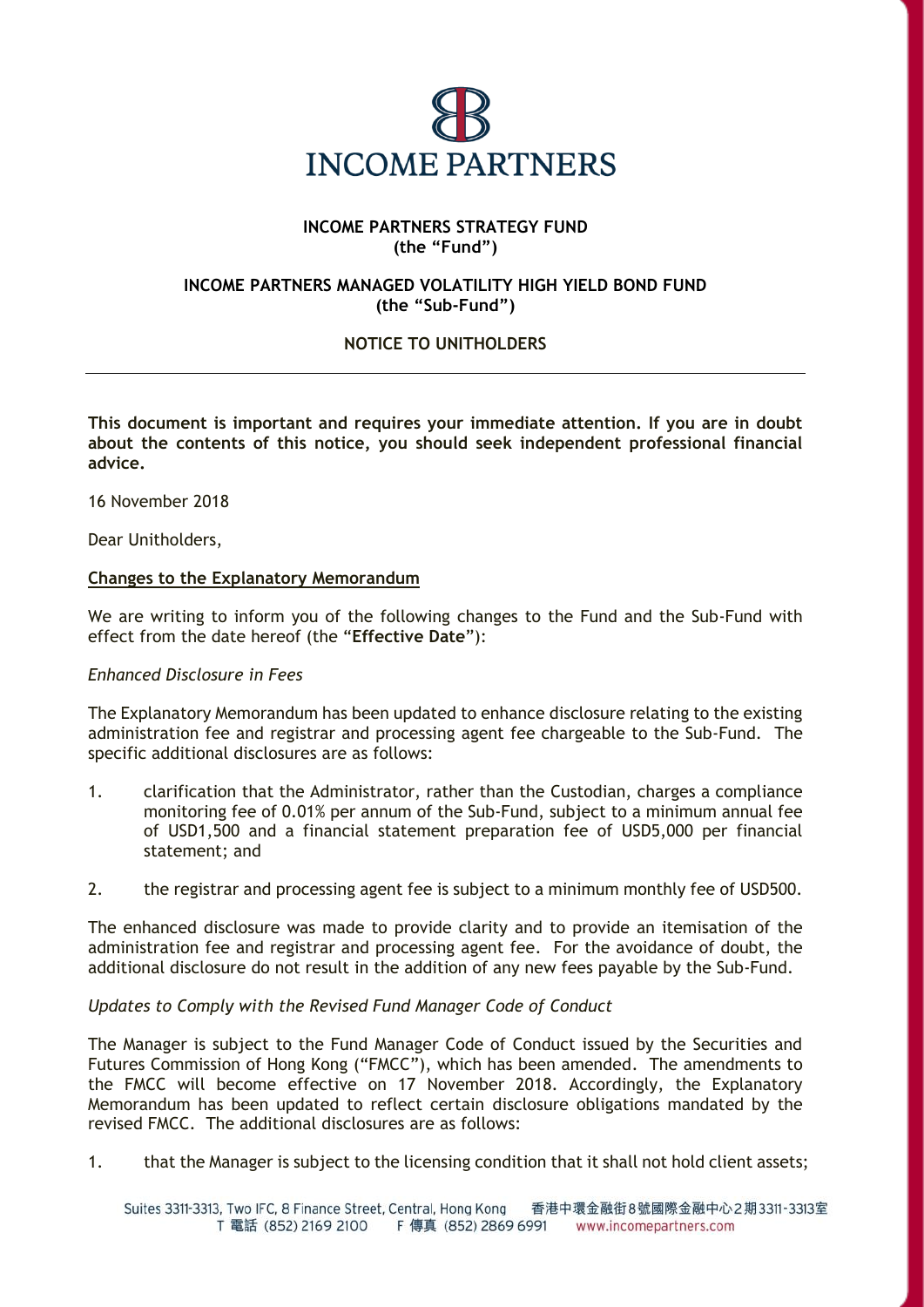

and

2. amendments to the valuation policy with regards to the Sub-Fund to reflect that (i) any investment which is not quoted, listed or normally dealt in on a Securities Market shall be valued based on their fair value, and (ii) any adjustment to the valuation of investment or use of other valuation methods shall be reviewed by the Manager's valuation committee which comprises individuals that are hierarchically and functionally independent of the investment management function of the Manager.

## *Profits Tax*

The Profits Tax section of the Explanatory Memorandum has been updated to reflect the current applicable Hong Kong profits tax rate.

### *Stamp Duty*

The Stamp Duty section of the Explanatory Memorandum has been updated to highlight that when a transfer is made to effect the change of nominee (e.g. change of custodian) that does not involve a change of the beneficial ownership of the relevant Units, only a fixed stamp duty of HK\$5.00 will be charged, subject to certain conditions being met.

### *Profile of the Manager*

The Explanatory Memorandum has been updated to reflect (i) the current ownership structure of Income Partners Asset Management (HK) Limited (the "Manager"), (ii) the current members of the investment committee of the Manager, and (iii) the addition of Mr. Nan Peng Shen to the board of directors of the Manager.

#### *Supplemental Deed*

An amendment has been made to the trust deed of the Fund entered into between the Manager and Cititrust Limited (the "Trustee") dated 11 August 2017 (the "Trust Deed") to incorporate the necessary revisions for compliance with the FMCC. The Trustee and the Manager have certified that the amendment to the Trust Deed by way of a supplemental deed (the "Supplemental Deed") is necessary to make possible compliance with fiscal or other statutory or official requirements and accordingly, such amendment to the Trust Deed does not require any Unitholders' prior approval or any extraordinary general meeting to be held. The Trust Deed and the Supplemental Deed can be inspected free of charge during normal business hours on any day (excluding Saturdays, Sundays and public holidays) at the office of the Manager (see address below) and a copy may be obtained from the Manager address at a reasonable fee.

The Product Key Facts Statement ("**KFS**") of the Sub-Fund will be amended as well to reflect the changes set out above, where applicable.

A copy of the revised Explanatory Memorandum and revised KFS for the Sub-Fund (the "**Amended Offering Documents**") encompassing the changes set out above will be available on the Manager's website ([www.incomepartners.com\)](http://www.incomepartners.com/) on or after the Effective Date. The Manager's website has not been reviewed by the Securities and Futures Commission. Marked-